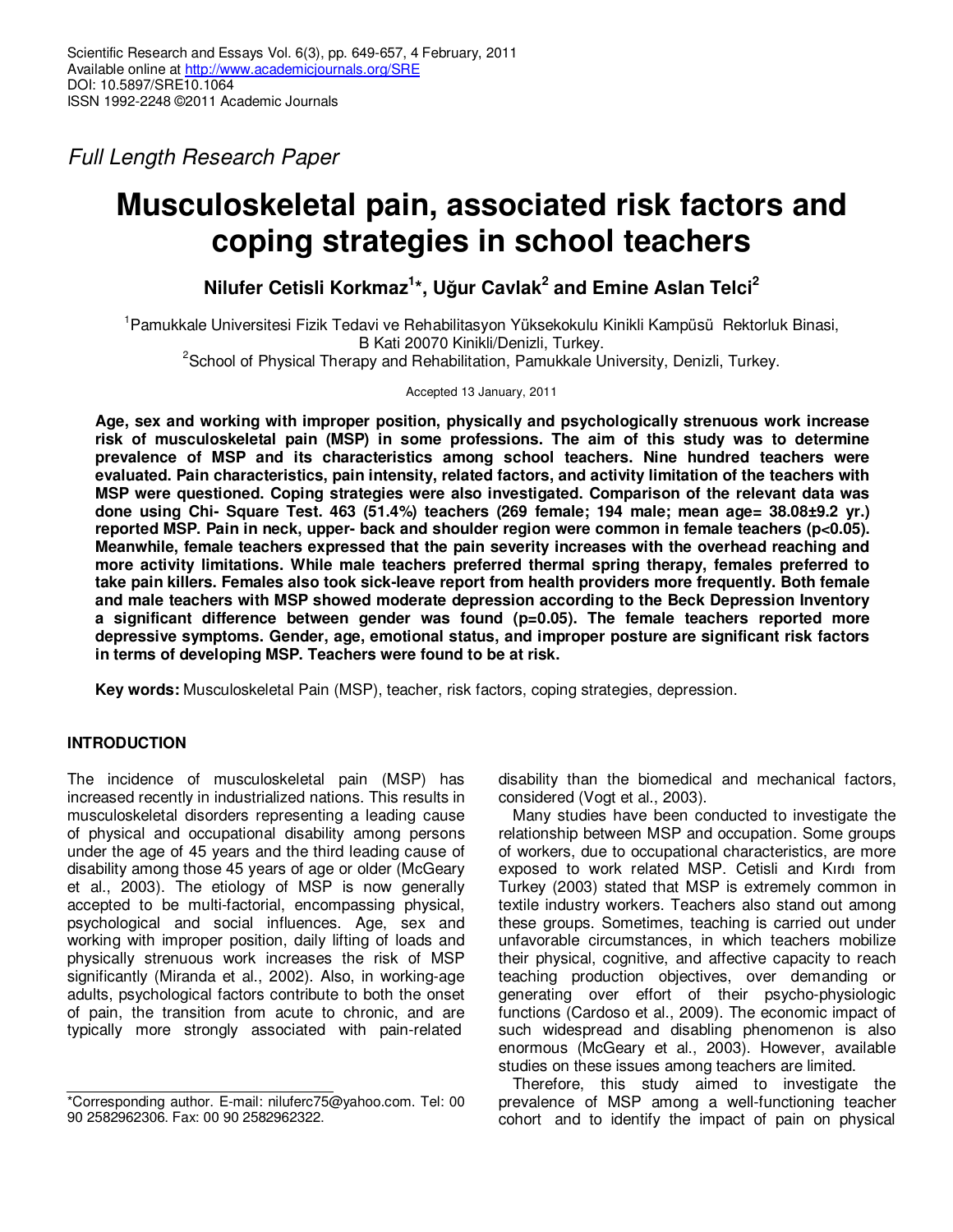#### functioning.

In addition to this, we planned to investigate the interrelationships between gender and experience of pain, pain intensity, individual factors (for example; age, teaching experience and so on), physical factors related to daily living activities, psychosocial variables (for example; depressive symptoms), coping strategies (for example; therapeutic approaches, sick leave), and function across the development of MSP in a Turkish sample.

#### **MATERIALS AND METHODS**

#### **Participants and data collection**

Nine hundred full-time school teachers evaluated in this crosssectional survey recruited from the primary, secondary and high schools, whether they were from state or private schools in Turkey. Data were collected within the Turkish school period from the urban and non-urban communities (Table 1). Four hundred and sixty three teachers reported MSP. Co-workers of this study were selected among final year students in School of Physiotherapy and Rehabilitation at Pamukkale University. All were informed and trained about the purpose of the study, the use of the questionnaire, data collection and interview. Teachers with MSP completed a questionnaire during school time under supervision of a physiotherapist as they signed the informed consent form to participate in the survey. The internal validity of a cross-sectional survey depends on the presence, strength and direction of selection and information biases (Chiu and Lam, 2007).

In this study we tried to minimize information bias by using frequently asked questions and also with a valid and reliable questionnaire for depression. In order to reduce selection bias, teachers and schools were chosen randomly from all cities, not just from one city or region in Turkey. The first part of the questionnaire was designed to collect demographics.

Among the teachers reporting MSP, further information was recorded on pain characteristics like body region, pain intensity (visual analogue scale, VAS) and time of onset (Kerssens et al., 2002). The factors related MSP and information about activity limitation were also questioned in the second part. The last part assessed coping strategies used by the teachers. The Beck Depression Inventory was used to detect the presence of depressive symptoms, which was developed to measure the severity of depression (Beck et al., 1961). It was shown that the Turkish version is a reliable and valid instrument to assess the severity of depression (Hisli, 1988).

All teachers reported pains were asked to fill the BDI. However, only 330 teachers accepted to fill it. 260 completed correctly the BDI. Teachers who had score between 0 to 9 were grouped in no depression, 10 to 17 in mild, 18 to 29 in moderate and 30 to 63 in severe depression.

#### **Statistical analysis**

Descriptive statistics were given as number, percentage and mean ± standard deviation (SD). Statistical significance was accepted as p<0.05. The SPSS 13.0 package program was used for analysis, including Chi-Square and Independent Samples t tests.

# **RESULTS**

463 (51.4%) teachers reported MSP (269 female; 194

males) with a mean age of 38.08±9.13 years. Gender distributions were 269 (59.4%) females (mean age =36.12±8.34 yr.) and 194 (43.4%) males (mean age =40.80±9.50 year.) (Table 2). Majority of the teachers (n=359; 77.5%) with MSP were not doing exercise regularly (p=0.000). There were no differences in terms of teaching years, smoking between the teachers with MSP and without MSP (p>0.05) (Table 1). It was interesting that 260 teachers were seen to have moderate or severe depressive symptoms (28.62±6.34). While 59 (42.8%) of 138 female teachers had severe depression, 40 (32.8%) of 122 male teachers had severe depression (Tables 1). Gender difference was significant regarding BDI scores (0.854, p=0.05) (Table 2).

The VAS scores were ranged from 4 to 8 in general meaning. Although female teachers' VAS scores in all body regions (except hip) were higher than the males', there were significant differences only for upper, lowerback and wrist pain VAS scores between genders (Table 2).

Most of the female teachers stated that they had pain in multiple body regions (p<0.05). It was also seen that females had pain in neck, upper-back and shoulder region than males (p<0.05). There were no differences in other body regions between females and males (Table 3). While no difference was found between gender in pain decreasing activities (p>0.05), differences were obtained just in overhead reaching from pain increasing activities and just in activities of daily life (ADLs) from limitations in activities (p<0.05) (Table 4). The females had more responsibility in housekeeping, and they had to do overhead reaching (for example; to shelves in kitchen) frequently. The ratio of pain in neck, upper-back and shoulder region was seen to be increased among the female teachers (Table 4). In pain coping strategies, female teachers (78.8%) stated that they used pain killer and more frequent usage. There was no significant difference between gender in terms of getting sick-leave report (p>0.05) (Table 5).

#### **DISCUSSION**

Teachers were found to have a higher risk in developing MSP in this cross-sectional survey. Gender, age, depression and improper posture were found to be significant risk factors. Meanwhile, this study revealed a high prevalence of MSP and the level of MSP experienced was severe enough to interfere with activities of daily living and for some teachers resulted in work absence and frequent pain killer usage.

#### **Prevalence**

269 female teachers (59.4%) had MSP. The prevalence of MSP was 42.5% for neck, 36.9% for upper-back,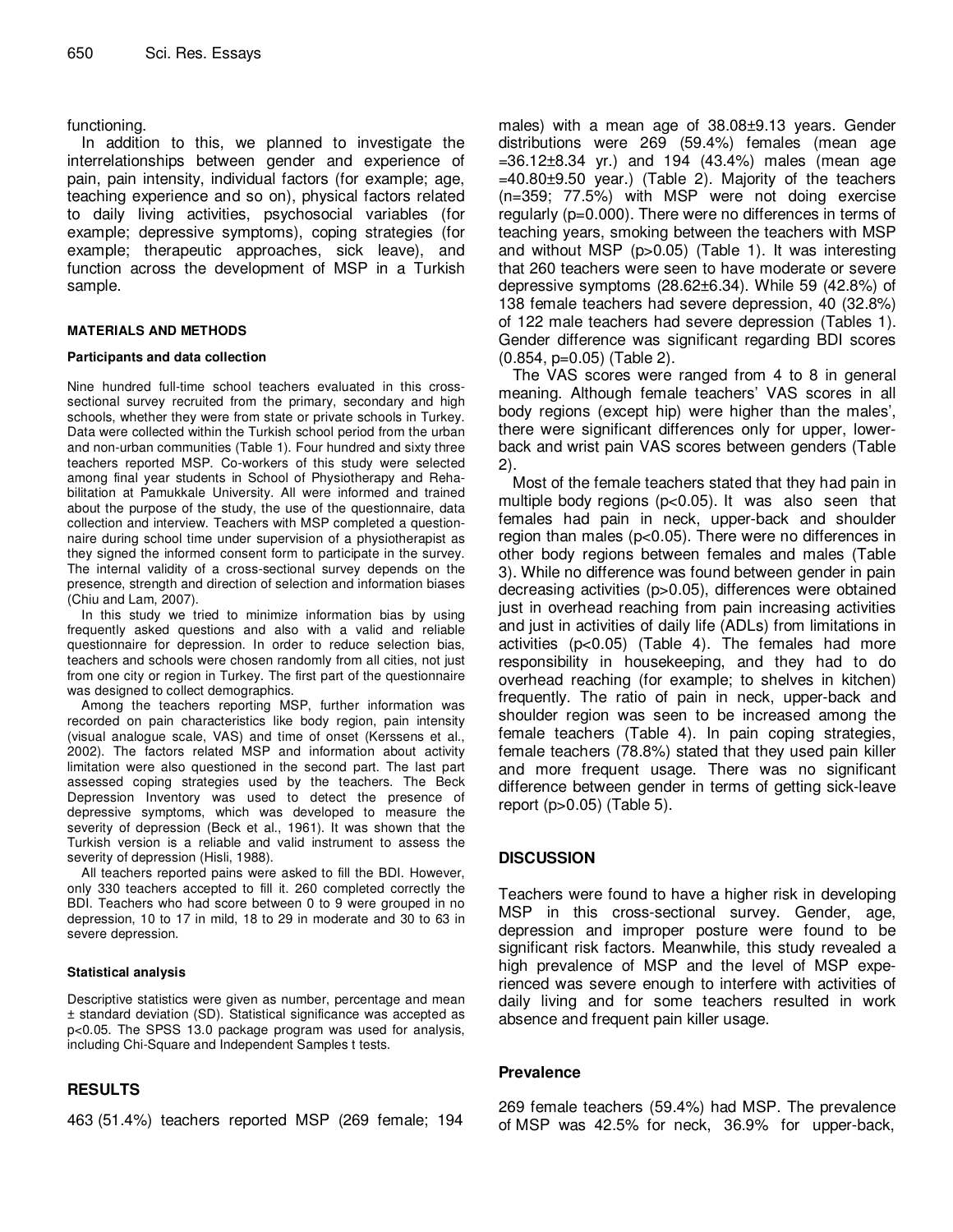| <b>Variable</b>        |                | Female<br><b>Male</b> |            | <b>Total</b> | $x^2$ |            |
|------------------------|----------------|-----------------------|------------|--------------|-------|------------|
|                        |                | $n$ (%)               | $n$ (%)    |              |       | p          |
|                        | 50 to 63       | 14(5.2)               | 38 (19.6)  | 52(11.2)     | 31.02 | $0.000*$   |
|                        | 40 to 49       | 84 (31.2)             | 73 (37.6)  | 157 (33.9)   |       |            |
| Age, yr                | 30 to 39       | 93 (34.6)             | 46 (23.7)  | 139 (30.0)   |       |            |
|                        | 20 to 29       | 78 (29.0)             | 37(19.1)   | 115 (24.8)   |       |            |
|                        | Right          | 241 (89.6)            | 171 (88.1) | 412 (89.0)   | 0.12  | $0.734**$  |
| Dominancy              | Left           | 28 (10.4)             | 23 (11.9)  | 51(11.0)     |       |            |
|                        | Married        | 203 (75.5)            | 155 (79.9) | 358 (77.3)   | 4.61  | $0.100*$   |
| Marital status         | Single         | 9(3.3)                | 1(0.5)     | 10(2.2)      |       |            |
|                        | Widowed        | 57(21.2)              | 38 (19.6)  | 95 (20.5)    |       |            |
|                        | $21 - 1$       | 62 (23)               | 92 (47.4)  | 154 (33.3)   | 30.35 | $0.000*$   |
| Education, yr.         | $11 - 20$      | 97(36.1)              | 45 (23.2)  | 142 (30.7)   |       |            |
|                        | $10 - 1$       | 110 (40.9)            | 57 (29.4)  | 167 (36.1)   |       |            |
|                        | 101            | 21(7.8)               | 18(9.3)    | 39(8.4)      | 0.87  | $0.646*$   |
| Working hours          | 6 to 10        | 159 (59.1)            | 119 (61.3) | 278 (60.0)   |       |            |
|                        | $1$ to $5$     | 89 (33.1)             | 57 (29.4)  | 146 (31.5)   |       |            |
| Exercise frequency     | Never          | 215 (79.9)            | 144 (74.2) | 359 (77.5)   | 2.53  | $0.112***$ |
|                        | Weekly, 1 to 2 | 35(13.0)              | 29 (14.9)  | 64 (13.8)    |       |            |
|                        | Weekly, 3 to 4 | 10(3.7)               | 11(5.7)    | 21(4.5)      |       |            |
|                        | Weekly, 5-1    | 9(3.3)                | 10(5.2)    | 19(4.1)      |       |            |
| Smoking                | Yes            | 123 (45.7)            | 141 (72.7) | 264 (57.0)   | 33.42 | $0.000*$   |
| <b>BDI</b> return rate | Refused        | 88 (32.7)             | 45 (23.2)  | 133 (28.7)   | 6.57  | $0.037*$   |
|                        | Missing data   | 43 (16.0)             | 27 (13.9)  | 70(15.1)     |       |            |
|                        | Eligible       | 138 (51.3)            | 122 (62.9) | 260 (56.2)   |       |            |
| Depression             | Moderate       | 79 (57.2)             | 82 (67.2)  | 161 (61.9)   | 2.73  | $0.099*$   |
|                        | Severe         | 59 (42.8)             | 40 (32.8)  | 99 (38.1)    |       |            |

**Table 1.** Characteristic of the teachers with MSP.

\*Chi-Square tests (Pearson Chi-Square), \*\*Continuity correction (Yate's chi-square), \*\*\*Linear by linear association, BDI: Beck depression inventory.

43.8% for lower-back, 28.7% for shoulder, 8% for elbow, 13.4 for wrist, 8.4% for hip, 32% for knee and 21.8% for ankle (Table 3). In our literature research it was seen that Chiu and Lam (2007) just focused on neck and upper limb pain among secondary school teachers and reported a higher prevalence compared to our results. These findings indicate that teachers are in high-risk group of occupational related lower-back, neck, upper-back, knee and the shoulder MSP.

#### **Age**

In the literature it was stated that there is a connection

between increased age, health problems, high risk for MSP, high consumption of pain drugs and pain-related disabilities and between occupation, ethnicity and increasing risk for pain problems (Soares et al., 2004). Regarding age group, an increase in MSP with age was observed and the highest prevalence was among the 40 to 49 ages group. It was 17.4% in total sample and It was 33.9% in teachers with MSP (Table 1). Findings strengthen the assumption that prolonged exposure to teaching is associated with a higher occurrence of MSP.

In this case the association between MSP and age over 40 years may be explained by the natural wear of the body (Cardoso et al., 2009).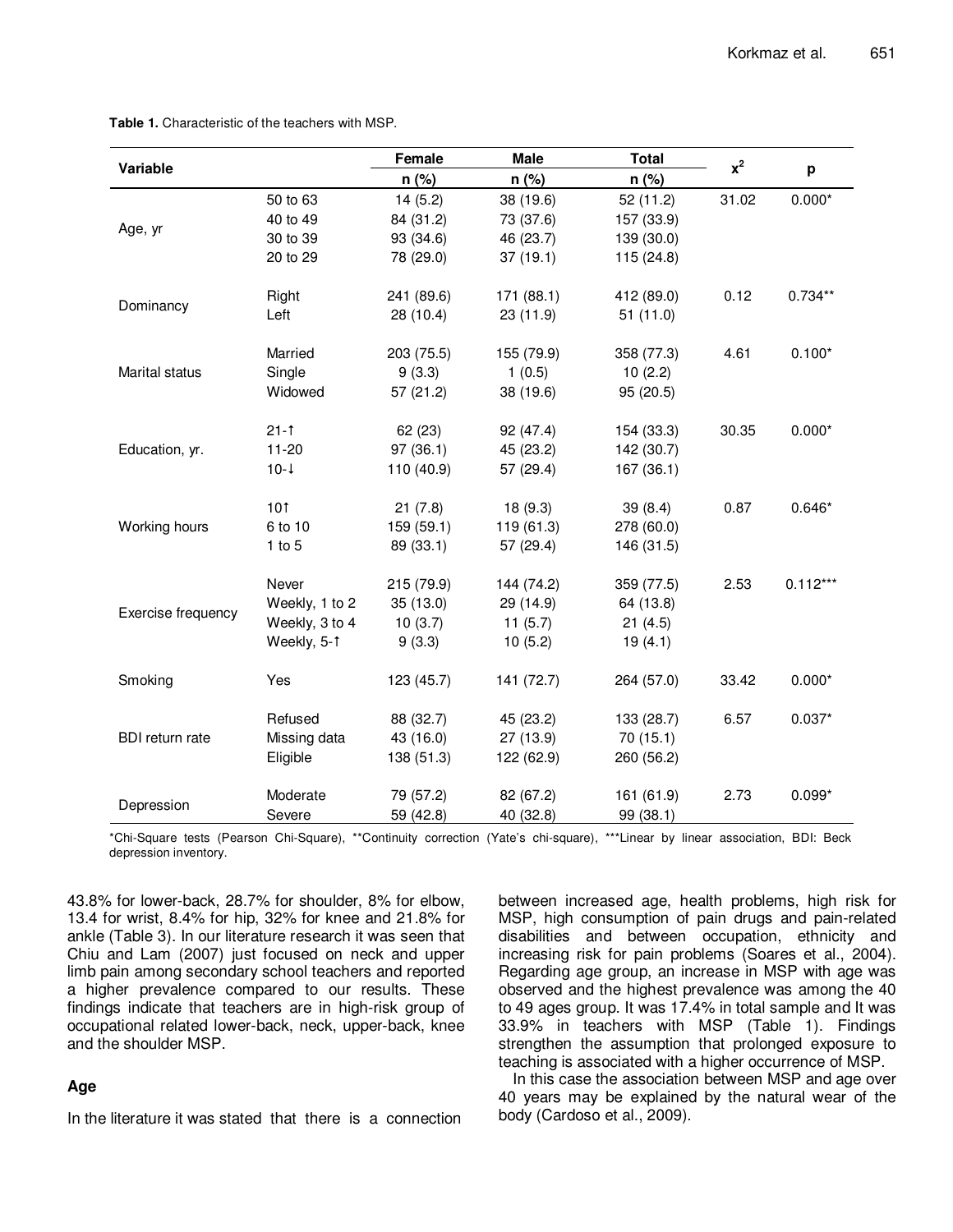| Variable          |                | Min-Max<br><b>Mean</b> ±SD |                 | Female $(n=269)$ | Male $(n=194)$<br>F |      |       |
|-------------------|----------------|----------------------------|-----------------|------------------|---------------------|------|-------|
|                   | <b>Mean±SD</b> |                            |                 | <b>Mean±SD</b>   | <b>Mean±SD</b>      |      | р     |
| Age               | 37.83±9.29     | 22 to 63                   | 38.08+9.13      | $36.12 + 8.34$   | $40.80 + 9.50$      | 8.20 | 0.000 |
| <b>VAS</b>        |                |                            |                 |                  |                     |      |       |
| <b>Neck</b>       |                | 0.30 to 10                 | $4.56 \pm 2.13$ | $4.75 \pm 2.19$  | $4.16 \pm 1.96$     | 0.64 | 0.075 |
| Upper-Back        |                | 1.30 to 10                 | $4.95 \pm 2.17$ | $5.26 + 2.28$    | $4.32 \pm 1.79$     | 3.76 | 0.008 |
| Lower-Back        |                | $0.10$ to 10               | $5.41 \pm 2.26$ | $5.71 \pm 2.43$  | $4.97 \pm 1.91$     | 6.38 | 0.022 |
| Shoulder          |                | 0.90 to 10                 | $4.96 \pm 2.08$ | $5.15 \pm 2.21$  | $4.52 \pm 1.69$     | 4.50 | 0.113 |
| Elbow             |                | 0.30 to 10                 | $4.26 + 2.29$   | $4.79 \pm 2.26$  | $3.27 + 2.08$       | 0.02 | 0.052 |
| Wrist             |                | $0.20$ to 10               | $4.26 \pm 2.51$ | $4.75 + 2.82$    | $3.43 \pm 1.61$     | 7.92 | 0.044 |
| Hip               |                | 1 to $10$                  | $4.67 + 2.28$   | $4.28 + 2.22$    | $5.36 \pm 2.32$     | 0.05 | 0.161 |
| Knee              |                | $0.10$ to 10               | $5.14 \pm 2.15$ | $5.45 \pm 2.38$  | $4.77 \pm 1.79$     | 8.16 | 0.053 |
| Ankle             |                | $0.50$ to 10               | $4.81 \pm 2.41$ | $5.09 \pm 2.42$  | $4.42 + 2.36$       | 0.03 | 0.173 |
| BDI Score (n=260) |                | 21 to 56                   | 28.62±6.34      | 29.34±6.46 *     | 27.80±6.12 **       | 0.85 | 0.050 |

**Table 2.** Age, VAS and BDI scores.

VAS: Visual analog scale, BDI: Beck depression inventory. \* 138 female teachers filled out the BDI, \*\* 122 male teachers filled out the BDI.

#### **Table 3.** Ratio of the MSP by gender.

| Variable        |            | Female     | Male       |            | $x^2$ |           |
|-----------------|------------|------------|------------|------------|-------|-----------|
|                 |            | n (%)      | n (%)      | $n$ (%)    |       | p         |
| Pain            | Yes        | 269 (59.4) | 194 (43.4) | 463 (51.4) | 23.00 | $0.000*$  |
|                 | 4-1        | 53 (19.7)  | 20(10.3)   | 73 (15.8)  |       |           |
| Painful region  | $2 - 3$    | 146 (54.3) | 89 (45.9)  | 235(50.8)  | 18.69 | $0.000**$ |
|                 | 1          | 70 (26.0)  | 85 (43.8)  | 155 (33.5) |       |           |
| Neck Pain       | <b>Yes</b> | 135 (50.2) | 62 (32.0)  | 197 (42.5) | 15.32 | $0.000*$  |
| Upper-Back Pain | Yes        | 114 (42.4) | 57 (29.4)  | 171 (36.9) | 8.17  | $0.004*$  |
| Lower-Back Pain | <b>Yes</b> | 123 (45.7) | 80 (41.2)  | 203 (43.8) | 0.92  | $0.337*$  |
| Shoulder Pain   | Yes        | 92 (34.2)  | 41(21.1)   | 133 (28.7) | 9.40  | $0.002*$  |
| Elbow Pain      | Yes        | 24(8.9)    | 13(6.7)    | 37(8.0)    | 0.48  | $0.487**$ |
| Wrist Pain      | Yes        | 39(14.5)   | 23(11.9)   | 62 (13.4)  | 0.47  | $0.493**$ |
| Hip Pain        | Yes        | 25(9.3)    | 14(7.2)    | 39(8.4)    | 0.39  | $0.532**$ |
| Knee Pain       | Yes        | 80 (29.7)  | 68 (35.1)  | 148 (32.0) | 1.46  | $0.227*$  |
| Ankle Pain      | Yes        | 59 (21.9)  | 42(21.6)   | 101(21.8)  | 0.00  | $0.942*$  |

\*Chi-Square tests (Pearson Chi-Square), \*\*Continuity correction (Yate's chi-square).

Chiu and Lam (2007) stated that there was a significant difference among different age groups in the prevalence of neck and upper limb pain. In our study, the age group with the highest prevalence of pain was 40 to 49 for males, and 30 to 39 for females (Table 1).

# **Gender**

Characteristic differences associated with acquiring more physical and psychological factors of male and female have been mentioned in a different study with teachers

(Cardoso et al., 2009). The prevalence of MSP in the population studied was higher among females than males for the three body segments: neck, upper-back and shoulder pain. The results of studies done in the literature demonstrated that females were significantly at risk for both lifelong prevalence of neck pain and upper limb pain developed after teaching (Chiu and Lam, 2007; Chiu et al., 2006). In contrast, in their literature search Chi and Lam found that both males and females had similar prevalence of neck pain in general Chinese population.

The higher risk of developing neck pain after teaching in female might be due to their lower pain threshold (Chiu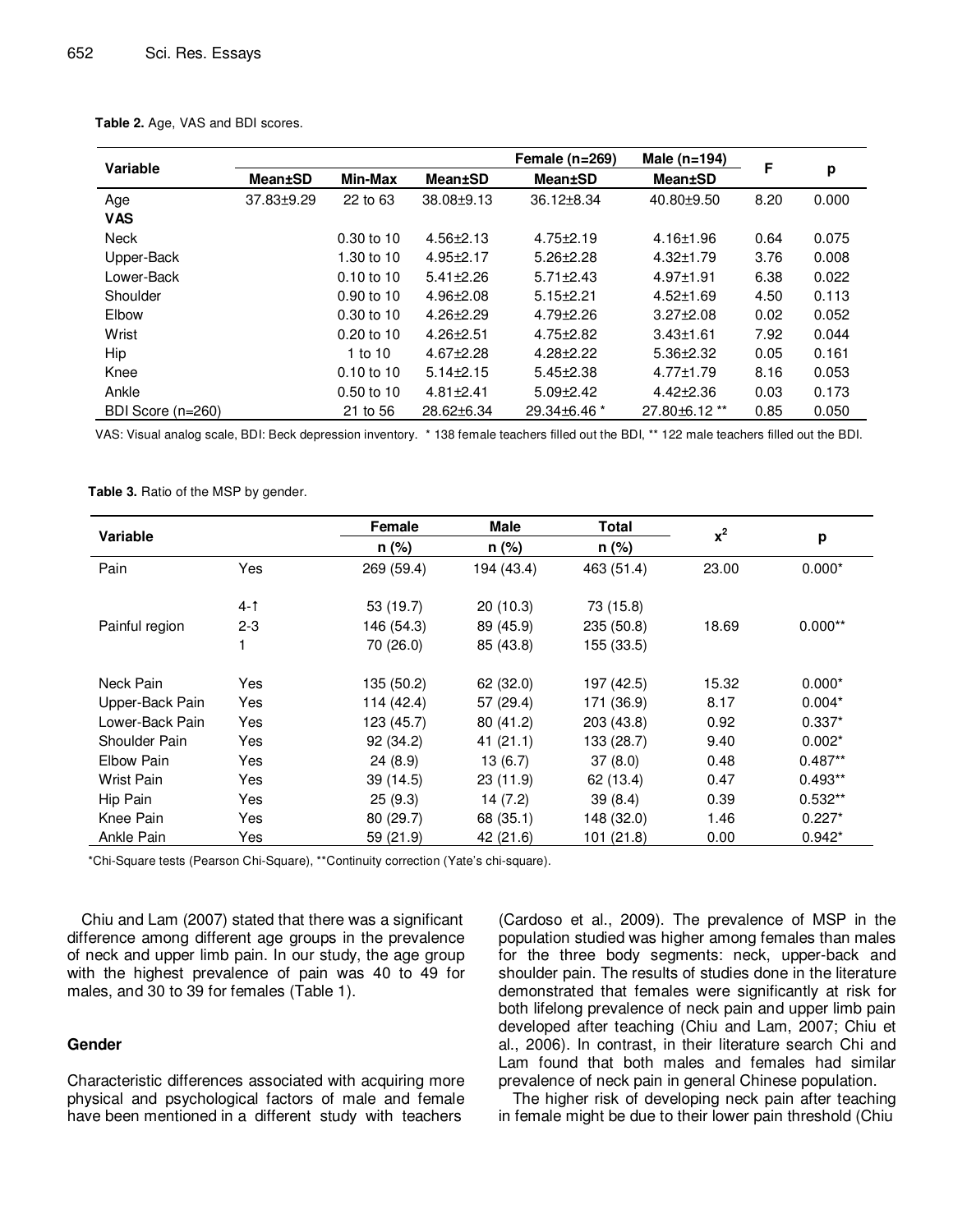**Variable Female Male Total x 2 p n (%) n (%) n (%) Increasing factors**  Standing long time Yes 194 (72.1) 135 (69.6) 329 (71.1) 0.35 0.553\* Sitting long-time Yes 38 (14.1) 36 (18.6) 74 (16.0) 1.65 0.199\* Carrying Yes 69 (25.7) 41 (21.1) 110 (23.8) 1.27 0.260\* Lifting Yes 65 (24.2) 47 (24.2) 112 (24.2) 0.00 0.987\* Bending Yes 58 (21.6) 29 (14.9) 87 (18.8) 3.23 0.072\* Overhead reaching Yes 38 (14.1) 12 (6.2) 50 (10.8) 6.58 0.010<sup>\*\*</sup> Others Yes 37 (13.8) 26 (13.4) 63 (13.6) 0.01 0.913\* **Activity limitation**  Walking Yes 62 (23.0) 50 (25.8) 112 (24.2) 0.46 0.499\* Sexual Activity Yes 3 (1.1) 1 (0.5) 4 (0.9) 0.47 0.491\* Sitting Yes 26 (9.7) 22 (11.3) 48 (10.4) 0.18 0.668\*\* Standing Yes 103 (38.3) 76 (39.2) 179 (38.7) 0.04 0.847\* Stairs Yes 58 (21.6) 52 (26.8) 110 (23.8) 1.71 0.191\* ADL Yes 134 (49.8) 47 (24.2) 181 (39.1) 30.99 0.000\* Others Yes 35 (13.0) 35 (18.0) 70 (15.1) 2.22 0.136\* **Decreasing factors**  Rest and lay down Yes 179 (66.5) 120 (61.9) 299 (64.6) 1.08 0.298\* lce Yes 13 (4.8) 7 (3.6) 20 (4.3) 0.17 0.683\*\* Exercise Yes 56 (20.8) 53 (27.3) 109 (23.5) 2.65 0.104\* Others Yes 23 (8.6) 19 (9.8) 42 (9.1) 0.09 0.767\*\* Sit and Rest Yes 44 (16.4) 25 (12.9) 69 (14.9) 1.07 0.301\* Hot Yes 28 (10.4) 29 (14.9) 57 (12.3) 2.15 0.142\*

**Table 4.** Percentages of the teachers with MSP in relation to gender and various pain increasing factors, limitations in activities and pain decreasing factors.

\*Chi-Square tests (Pearson Chi-Square), \*\*Continuity correction (Yate's chi-square).

and Lam, 2007). This matched with the study in the literature.

#### **Professional experience**

The most of the teachers' were working as a teacher less than 10 years, relatively lower in comparison to the studies in the literature. Although teachers with ten or less years of profession had a higher prevalence of MSP it was not at statistically significant levels. But there was a significant difference between the genders. While the prevalence of females was higher in younger ages, the males' prevalence increases with the aging. In the literature it was stated that younger workers face greater work demands, being exposed to risk factors, as they take over more activities and tasks in the beginning of the career.

In addition to the reason that the new female teachers were not adapting well to the new working environment, marriage, child care and the physical and psychological

stress might affect the well beings of their musculoskeletal conditions. After a while, they get used to it. This may be because of that female teachers with more professional experience are less susceptible to the negative effects of work on health (Cardoso et al., 2009; Chiu and Lam, 2007).

#### **Socio-Demographic factors**

Analyses of socio-demographic factors have identified higher age, female gender, poor housing tenure, bad working conditions, low self-rated health, physical inactivity, smoking, unemployment and dissatisfaction with current work status as factors significantly associated with chronic pain and with a twofold to fivefold increase in odds persistent symptoms (Brekke et al., 2002). Brekke et al. (2002) obtained that, people in "west" were better educated; they smoked less and exercised more often. Life dissatisfaction and sleep disturbances indicated a higher level of mental distress in "east" (Brekke et al.,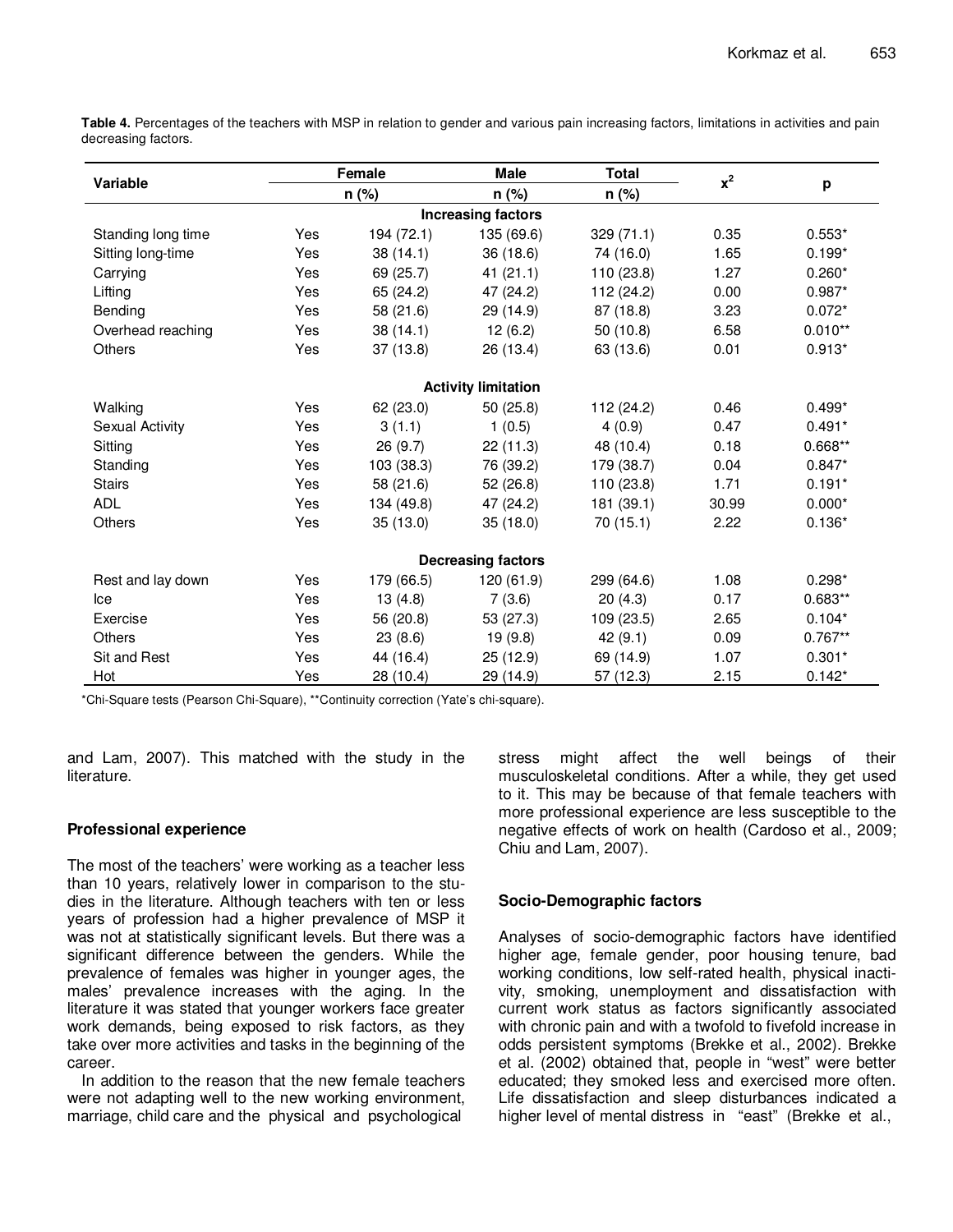**Table 5.** Various pain coping strategies of teachers in relation with gender.

| Variable                       |                 | <b>Male</b><br>Female |            | <b>Total</b> | $x^2$ |           |
|--------------------------------|-----------------|-----------------------|------------|--------------|-------|-----------|
|                                |                 | $n$ (%)               | $n$ (%)    | n (%)        |       | P         |
| Pain killer                    | Yes             | 212 (78.8)            | 139 (71.6) | 351 (75.8)   | 3.15  | $0.076*$  |
|                                |                 |                       |            |              |       |           |
|                                | Daily, 3-1      | 8(3.0)                | 2(1.0)     | 10(2.2)      | 16.45 | $0.006*$  |
|                                | Daily, 2        | 15(5.6)               | 5(2.6)     | 20(4.3)      |       |           |
| Number of pain killer          | Daily, 1        | 48 (17.8)             | 34 (17.5)  | 82 (17.7)    |       |           |
|                                | Weekly, 1 to 2  | 85 (31.6)             | 39(20.1)   | 124 (26.8)   |       |           |
|                                | Monthly, 1 to 2 | 56 (20.8)             | 59 (30.4)  | 115(24.8)    |       |           |
|                                | No              | 57(21.2)              | 55 (28.4)  | 112 (24.2)   |       |           |
|                                |                 |                       |            |              |       |           |
| Surgery                        | Yes             | 23(8.6)               | 13(6.7)    | 36(7.8)      | 0.31  | $0.577**$ |
| <b>PTR</b>                     | Yes             | 62(23)                | 40 (20.6)  | 102 (22)     | 0.39  | $0.534*$  |
| Sick-leave                     | Yes             | 59 (21.9)             | 32 (16.5)  | 91 (19.7)    | 2.11  | $0.146*$  |
|                                | 4-1             | 4(1.5)                | 3(1.5)     | 7(1.5)       | 8.70  | $0.069*$  |
|                                | 3 times         | 10(3.7)               | 1(0.5)     | 11(2.4)      |       |           |
| Number of sick-leave in a year | 2 times         | 24 (8.9)              | 9(4.6)     | 33(7.1)      |       |           |
|                                | 1 time          | 21(7.8)               | 19 (9.8)   | 40(8.6)      |       |           |
|                                | Any time        | 210(78.1)             | 162 (83.5) | 372 (80.3)   |       |           |
| Herbal medicine                | Yes             | 25(9.3)               | 8(4.1)     | 33(7.1)      | 3.80  | $0.051**$ |
|                                |                 |                       |            |              |       |           |
| Thermal springs                | Yes             | 16(5.9)               | 31(16.0)   | 47 (10.2)    | 11.36 | $0.001**$ |
| Yoga                           | Yes             | 4(1.5)                | $0(-)$     | 4(0.9)       | 1.43  | $0.231**$ |
| Others                         | Yes             | 54 (20.1)             | 45 (23.2)  | 99 (21.4)    | 0.65  | $0.419*$  |

\*Chi-Square tests (Pearson Chi-Square), \*\*Continuity correction (Yate's chi-square), PTR: Physiotherapy and rehabilitation.

#### 2002).

In our survey we obtained that just 104 teachers with MSP and 159 teachers without MSP were doing exercise regularly, especially just 4.1% were doing exercise 5 times in a week. Meanwhile there was no difference between genders (Table 1). We did not separate our teachers according to west or east part of Turkey, but these numbers are quite low. Smoking rate was higher in all teacher groups, but males were smoking more. It was thought that, if the teachers could gain good habits (exercising) and give-up bad habits (smoking, physical inactivity), MSP prevalence would drop.

#### **Psychosocial factors**

The pain was often associated by musculoskeletal system and connective tissue. Meanwhile, chronic pain is often associated with depression or other kinds of psychological distress. Kerssens et al. (2002) in the literature review found that those who were interfering pain in chronic pain patients underwent some psychological distress. Vogt et al. (2003) declared that the proportion of individuals with current depressive symptoms increased with increasing pain intensity; participants with current

depressive symptoms had six times the odds of reporting severe/extreme pain. Totally just 260 of 463 teachers with MSP completed the BDI as a psychological risk factor depression. We did not apply BDI to the teachers without MSP. Although females' prevalence was slightly higher than the males', most of the females did not want to fill the BDI. Interestingly all of these were grouped in moderate (61.9%) or severe (38.1) depression group, with no significant difference in prevalence and conflictingly significant difference in scores between genders (Tables 1 and 2). There is moderate evidence that there was a strong relationship between long duration of pain complaints and high depression scores.

In the future studies questioning them will be useful to determine the severity and effect of pain and depression to each other. Chi and Lam (2007) founded in their literature search that, some researches reported high job demands, poor coworker support, low job control, low skill discretion, and low job satisfactions had a positive relationship with pain. Even so we did not review the physical and psychological effects of working conditions; in the future studies questioning them will be purposive in this aspect. Because, researches support that fearavoidance beliefs are related to chronic pain and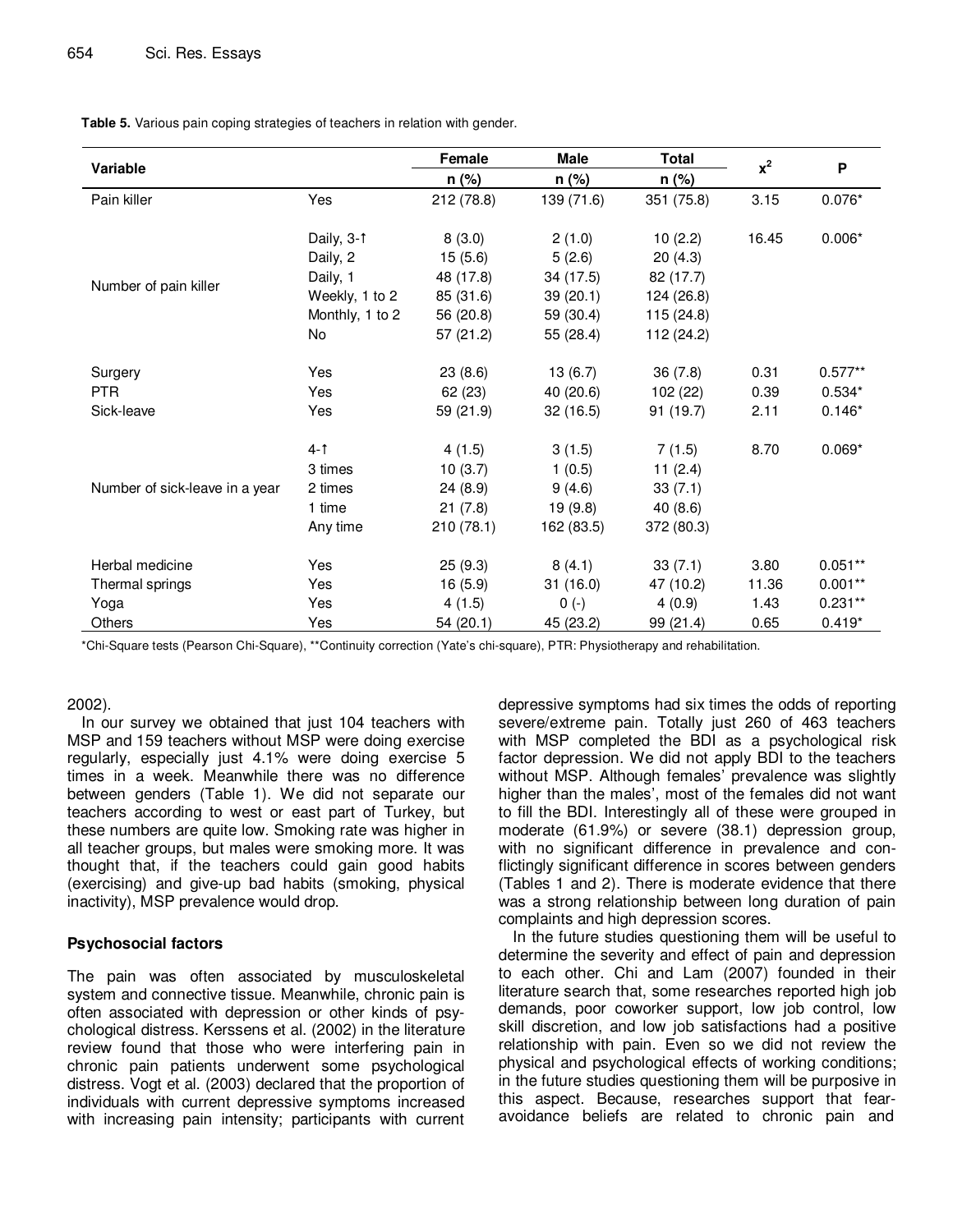### disability.

The other prominent role is given to avoidance of activity, largely fueled by the fear that physical activity will cause harm and will worsen the pain problem (Boersma and Linton, 2005; Severeijns et al., 2002).

# **Pain location**

Number of pain locations is an important contributor to disability in females report more locations of MSP than males. Pain location was more strongly associated with functional limitations than either pain intensity or frequency (Leveille et al., 2005). In the literature it was also stated that patients with MSP had pain in more than three major sites (Kerssens et al., 2002). Our cross-sectional survey matched with these studies in the literature, because 74% of female teachers stated that they have MSP more than 2 and more regions which was statistically significant (Table 3). Spinal pain is a common problem in modern day society; approximately 85% of the population suffers from it, at some time point in life. Where, an estimated 3 to 10% continues to develop a long-term (work) disability (Boersma and Linton, 2005).

MSP in the cervicobrachial region is considered a major problem among adults of working age. Although most reported neck and shoulder pain is relatively mild and causes only minor limitations, nearly 5% of the working population are significantly disabled by neck pain (Vogt et al., 2003). In our survey in all regions, more female have MSP, especially in neck, upper-back and shoulder region. Meanwhile the prevalence was incredibly lower for wrist and elbow region (Table 3). As physical function of the muscles of the neck and the upper limb is closely related, it is reasonable to suggest that problems in any one group of muscles may affect the other. In the literature it was suggested that teachers are high-risk group of occupational related neck pain. The problem of upper limb pain was not as serious as that of neck pain. Chiu and Lam (2007) stated that majority (71.6%) of those teachers who have both neck pain and upper limb pain reported that the two pains were related.

Back pain has been identified as the leading cause of disability among persons under the age of 45 years and the third leading cause of disability among those 45 years of age or older. Although 90% of all patients who experience low-back pain in their lifetime will experience an amelioration of their symptoms in 3 to 4 months, approximately 10% develop low-back pain with pain and disability often lasting over 2 years (McGeary et al., 2003). While 36.9% have MSP in upper-back, 43.8% have MSP in lower-back region. In addition to this, both females and males suffer from lower-back pain. Thus there was a statistically significant difference for upperback and there was not any for lower-back region between the genders (Table 3). Lower extremity pain is common musculoskeletal symptom among working-age people. The prevalence of lower extremity, especially knee pain varies from 10 to 60%, depending on age, occupation and the definition of lower extremity pain, yet only few epidemiological studies exist on lower extremity pain and its risk factors.

The knowledge of the risk factors for lower extremity pain, particularly with respect to occupational physical loading, overweight and physical exercise is still limited, mainly due to a very small number of prospective studies (Miranda et al., 2002). The prevalence was higher for knee with 32%, and it was 21.8% for ankle and 8.4% for hip, but there was no difference between genders (Table 3). Standing for a long time, stereotyped repetitive usage, heavy external loading, awkward working positions, and injuries are those potential risk factors which can be related to many physical work tasks. Frequent lifting of heavy loads has biomechanical grounds to be a potential risk factor for lower extremity MSP disorders. Overall physical work load seem to be the most important risk factor. Also overweight is assumed to cause pain by increasing the mechanical stress on the weight-bearing joints.

Overweight may also be an indicator of other factors, such as lack of physical fitness (Miranda et al., 2002).

# **Pain intensity**

It is the most important contribution to the pain experience, as demonstrated by its interference with quality of life and functioning. However, there is also an increasing demand for more simplified and easier measuring and evaluation methods, and very often onedimensional pain intensity rating scales are used (Jensen et al., 2004). In general meaning MSP severity differs from 0.10 to 10 according to VAS. While female teachers have slightly more severe pain in all regions except hip, there was a statistically significant difference just for wrist, upper and lower-back regions (Table 2).

# **Increasing factors**

Unfavorable working conditions may be factors influencing the occurrence of MSP have appointed in the previous studies. Therefore, the prolonged exposure to these unfavorable working conditions becomes a health risk factor. These unfavorable working conditions among teachers may be high physical exertion and occupational loading like remaining in the orthostatic position during up to 95% of activities, stereotyped repetitive use, headdown posture, heavy external loading, and frequent lifting of heavy loads, awkward working positions and injuries. Also long duration of work with the hands above shoulder level, which was another physical factor, showed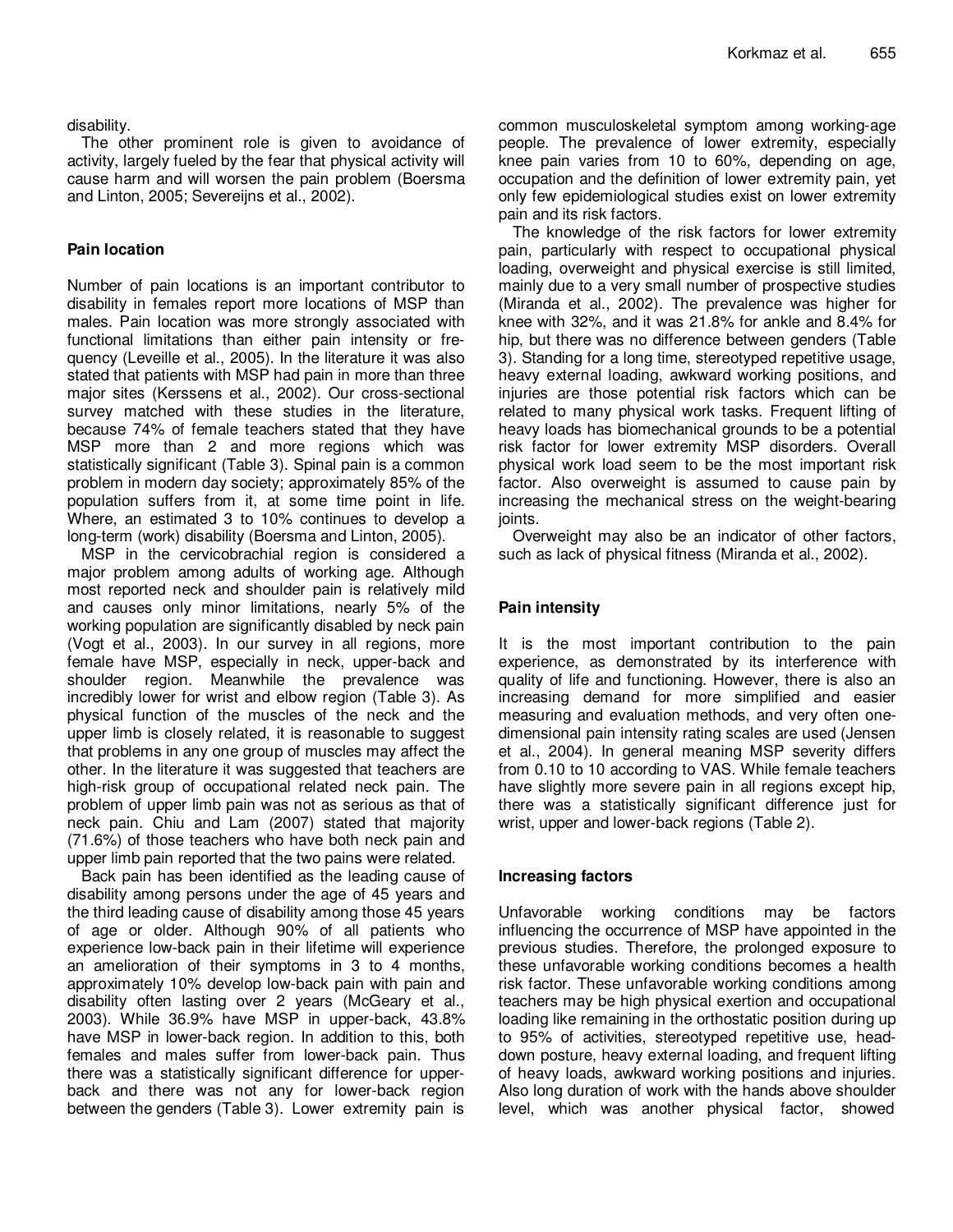significant relationship to both neck and shoulder pain. All these have biomechanical grounds to be a potential risk factor for MSP (Miranda et al., 2002; Cardoso et al., 2009; Chiu and Lam, 2007). Also teachers in Turkey had to stand for a long time in addition to improper sitting in their day time.

Standing up is not the only factor contributing to MSP, but other situations such as carrying material to school/ classroom, installation of equipment/teaching resources, walking inside and outside the school may be associated with the occurrence of MSP (Cardoso et al., 2009). Overall physical work load seems to be the more important risk factor. While 329 (71.1%) of 463 teachers with MSP stated that standing for a long time increases or causes pain, just 16% for sitting, 23.8% carrying, 18.8% bending activities causes or increases pain. May be most of the teachers were not exposed to this potential risk factor for a considerable length of time and this might be the reason for the low prevalence. For overhead reaching, prevalence of females' was 14.1% and males' was 6.2% (Table 4). This statistically significant difference might be because of the many ADLs with overhead reaching especially at home for female teachers. In general meaning females height was lower than the males', therefore they might have problems in reaching top of the boards while writing during their teaching activities. In relation to ergonomic loads, inappropriate furniture has a positive association with inappropriate body position and MSP.

The adoption of inappropriate postures by teachers, influenced mainly by environment with inappropriate conditions, like the lack of chairs, tables and boards in sizes and shapes appropriate for teachers obliges them to develop positions unfavorable to the musculoskeletal system (Cardoso et al., 2009). In the future surveys also detailed ergonomic analysis could be done.

# **Activity limitation**

Epidemiological studies have also shown that pain interferes with work and social activities (Bergman et al., 2004). Chronic neck pain was found to be associated with pain at multiple joint sites, reduced ability to carry out domestic chores and leisure time activities in adults. For example, as physical function of the muscles of the neck and the upper limb is closely related, it is reasonable to suggest that problems in any one group of muscles may affect the other (Chiu and Lam, 2007). Vogt et al. (2003) found that severe neck pain was strongly associated with difficulty in grasping small objects and loss of manual dexterity. Even with unknown pathophysiology, pain tends to create a cluster of related problems such as chronic fatigue, sleep disturbance, excessive rest and withdrawal from activity, compromised immune function and mood disorder (Kerssens et al., 2002).

In our survey, teachers reported that their ADLs and standing was limited more than the other activities. In general meaning females' prevalence was slightly higher than the males, especially for ADLs, difference was not significant for the rest of the activities (Table 4). This result was coherent with the Mantyselka et al's study (2001). They stated that in general, females more frequently reported activity limitations, though males more frequently reported limitations associated with work, sleep, and sex life.

# **Decreasing factors and coping strategies**

The multivariate analyses confirmed that passive coping was associated with increased age, but also with female gender, blue-collar worker, foreign background, low educational levels, financial and employment problems, and pain variables. Active coping was associated with younger age, being single, foreign background, bluecollar worker, several types of pain and the use of painkiller. Older age reduces physical, cognitive and emotional capabilities to effectively manage pain, and thus increase tendencies to use passive strategies to cope with it (Soares et al., 2004). Teachers prefer to take a rest with laying down (64.6%) and with sitting (14.9%) as a passive coping strategies and exercising (23.5%) as an active one, but there was no difference in relation to gender. While the active exercise is effective in the management of pain, it was lower than the expected.

Female are regularly reported to use more analgesics, more sick-leave in a year and more usage of herbal medicine than male, while male were preferring thermal springs. Therefore, females were more likely to use passive strategies for pain than males. The higher preponderance of females using passive coping may be due to their responses to MSP. They may be more worried about pain than males and may attend to pain sooner than males in order to reduce its impact on dayto-day tasks (for example; child-caring). Passive coping may also be the result of suffering a deeper impact from their pain suggested by data on disability. This, in turn, may be related to gender differences in nociceptive mechanisms, muscle fiber composition, biologic responses to pregnancy and childbearing responses to stress, total work load or a combination of these (Soares et al., 2004; Bingefors and Isacson, 2004).

MSP is common in the general population, and is costly in terms of treatment, individual suffering and time lost due to work absenteeism. Meanwhile, taking sick leave might be the last choice to cope with their pain. This might be due to the reason that teachers were afraid of losing their job if they had taken too many sick leaves, especially who were working in private schools. From those who sought medical help it was found that doctors (pain killers) and physiotherapists were the most